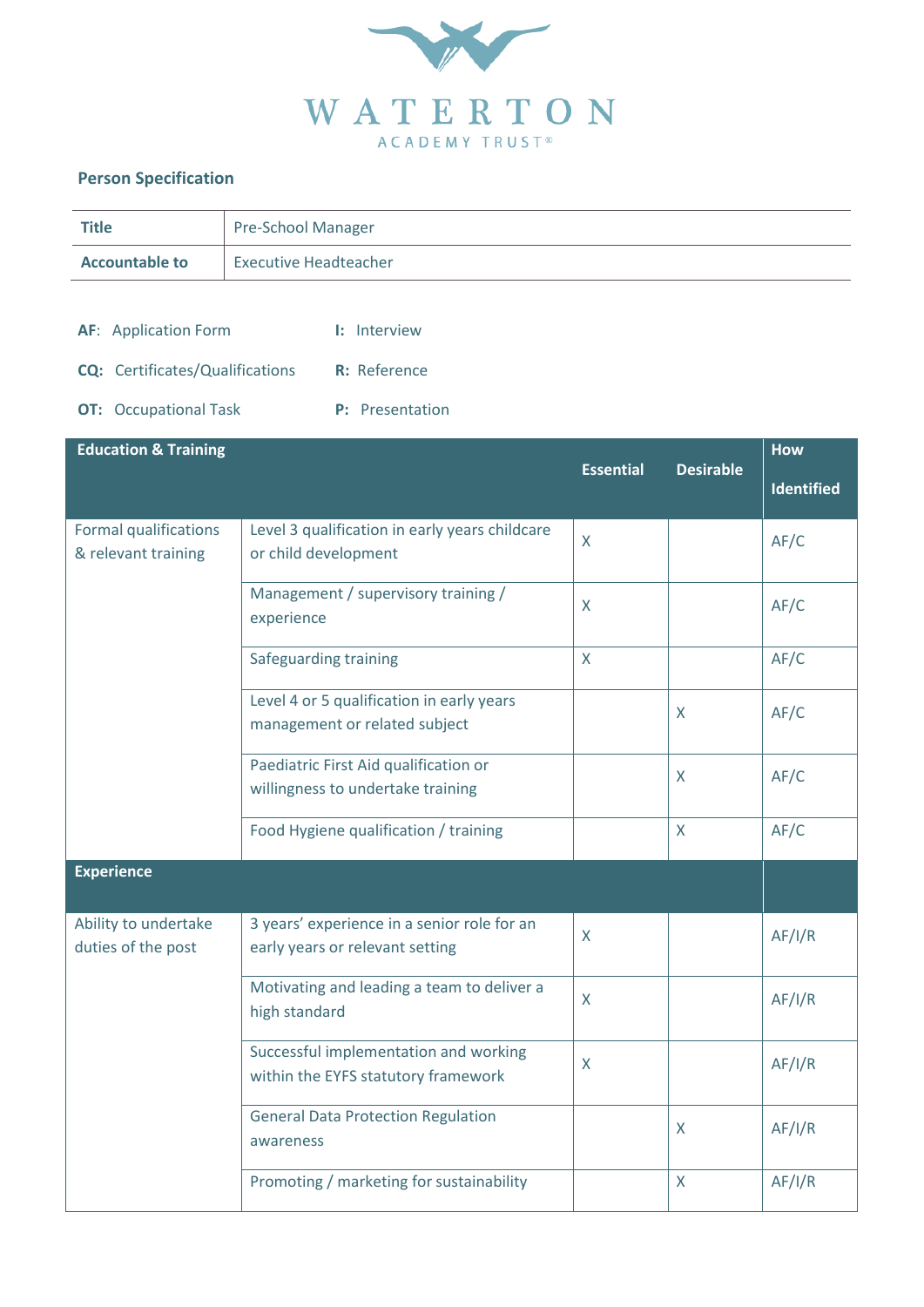

|                                                                                                                | <b>Experience of report writing</b>                                                                                                                                            |              | X | AF/I/R            |
|----------------------------------------------------------------------------------------------------------------|--------------------------------------------------------------------------------------------------------------------------------------------------------------------------------|--------------|---|-------------------|
| <b>Knowledge</b>                                                                                               |                                                                                                                                                                                |              |   |                   |
| Includes abilities                                                                                             | Thorough knowledge of EYFS and<br>safeguarding procedures                                                                                                                      | X            |   | AF/I/OT           |
|                                                                                                                | Knowledge of particular health and safety<br>issues relevant to age range                                                                                                      | X            |   | AF/I/OT           |
|                                                                                                                | Sound understanding of child development<br>and meeting children's needs                                                                                                       | X            |   | AF/I/OT           |
|                                                                                                                | Experience of working in partnership with<br>parents and stakeholders                                                                                                          | X            |   | AF/I/OT           |
|                                                                                                                | Creative in designing a programme of<br>engaging activities to enhance learning                                                                                                | X            |   | AF/I/OT           |
|                                                                                                                | Ability to effectively organise with constantly<br>changing needs and demands                                                                                                  | X            |   | AF/I/OT           |
|                                                                                                                | Knowledge of OfSTED expectations and<br>framework                                                                                                                              | X            |   | AF/I/OT           |
|                                                                                                                | General administrative skills and a range of<br><b>IT skills</b>                                                                                                               | X            |   | AF/I/OT           |
| <b>Physical Skills</b>                                                                                         |                                                                                                                                                                                |              |   |                   |
| Includes any specific<br>physical requirements<br>of the post (subject to<br>the provisions of the<br>DDA Act) | Ability to participate in physical play and<br>active-based learning                                                                                                           | X            |   | AF/I              |
|                                                                                                                |                                                                                                                                                                                |              |   |                   |
| Issues relating to<br>safeguarding and<br>promoting the welfare<br>of children and young<br>people             | Satisfactory DBS disclosure and standard<br>Trust pre-employment checks<br>Ability to work in a way that promotes the<br>safety and well-being of children and young<br>people | X            |   | I/R<br><b>DBS</b> |
|                                                                                                                |                                                                                                                                                                                |              |   |                   |
|                                                                                                                | Friendly, patient and enthusiastic in nature                                                                                                                                   | $\mathsf{X}$ |   | AF/I              |